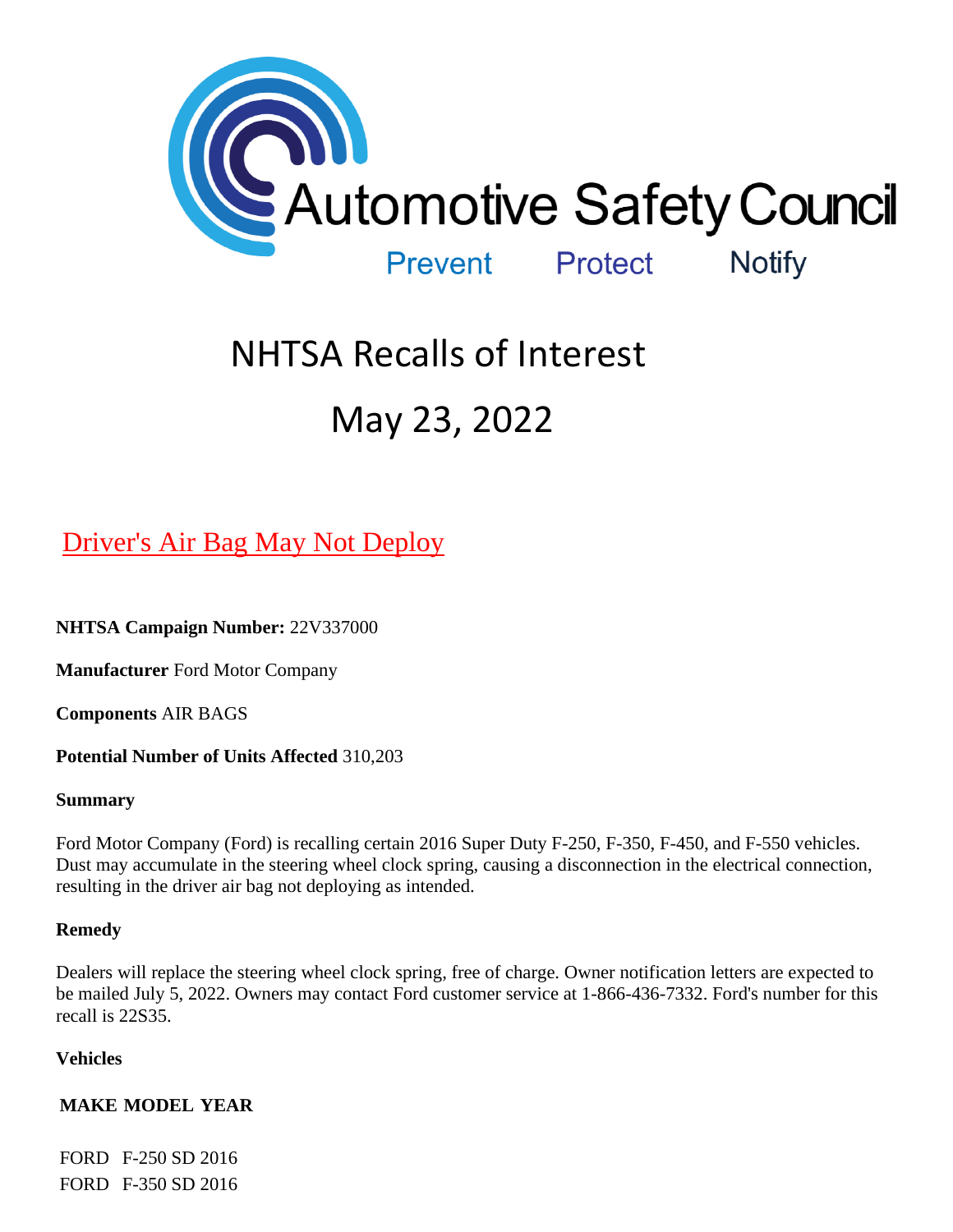### **MAKE MODEL YEAR**

FORD F-450 SD 2016 FORD F-550 SD 2016

# [Seat Belt Locking Retractor Malfunction/FMVSS 208](https://www.nhtsa.gov/recalls?nhtsaId=22V335#recalls530)

### **NHTSA Campaign Number:** 22V335000

**Manufacturer** Mitsubishi Motors North America, Inc.

**Components** SEAT BELTS

**Potential Number of Units Affected** 2,865

#### **Summary**

Mitsubishi Motors North America, Inc. (MMNA) is recalling certain 2022 Outlander vehicles. The Automatic Locking Retractor (ALR) in the right front, second-row right, and second-row left seat belt assemblies may deactivate before the seat belts are fully retracted, which can result in an unsecured child restraint system. As such, these vehicles fail to comply with the requirements of Federal Motor Vehicle Safety Standard number 208, "Occupant Crash Protection."

#### **Remedy**

Dealers will inspect and replace the seat belt assemblies, as necessary, free of charge. Owner notification letters are expected to be mailed June 23, 2022. Owners may contact MMNA customer service at 1-88-648-7820. MMNA's number for this recall is SR-22-002.

#### **Vehicle**

**MAKE MODEL YEAR**

MITSUBISHI OUTLANDER 2022

# [Software Error May Cause Unintended Acceleration](https://www.nhtsa.gov/recalls?nhtsaId=22V333#recalls530)

**NHTSA Campaign Number:** 22V333000

**Manufacturer** Ford Motor Company

**Components** VEHICLE SPEED CONTROL, POWER TRAIN

**Potential Number of Units Affected** 464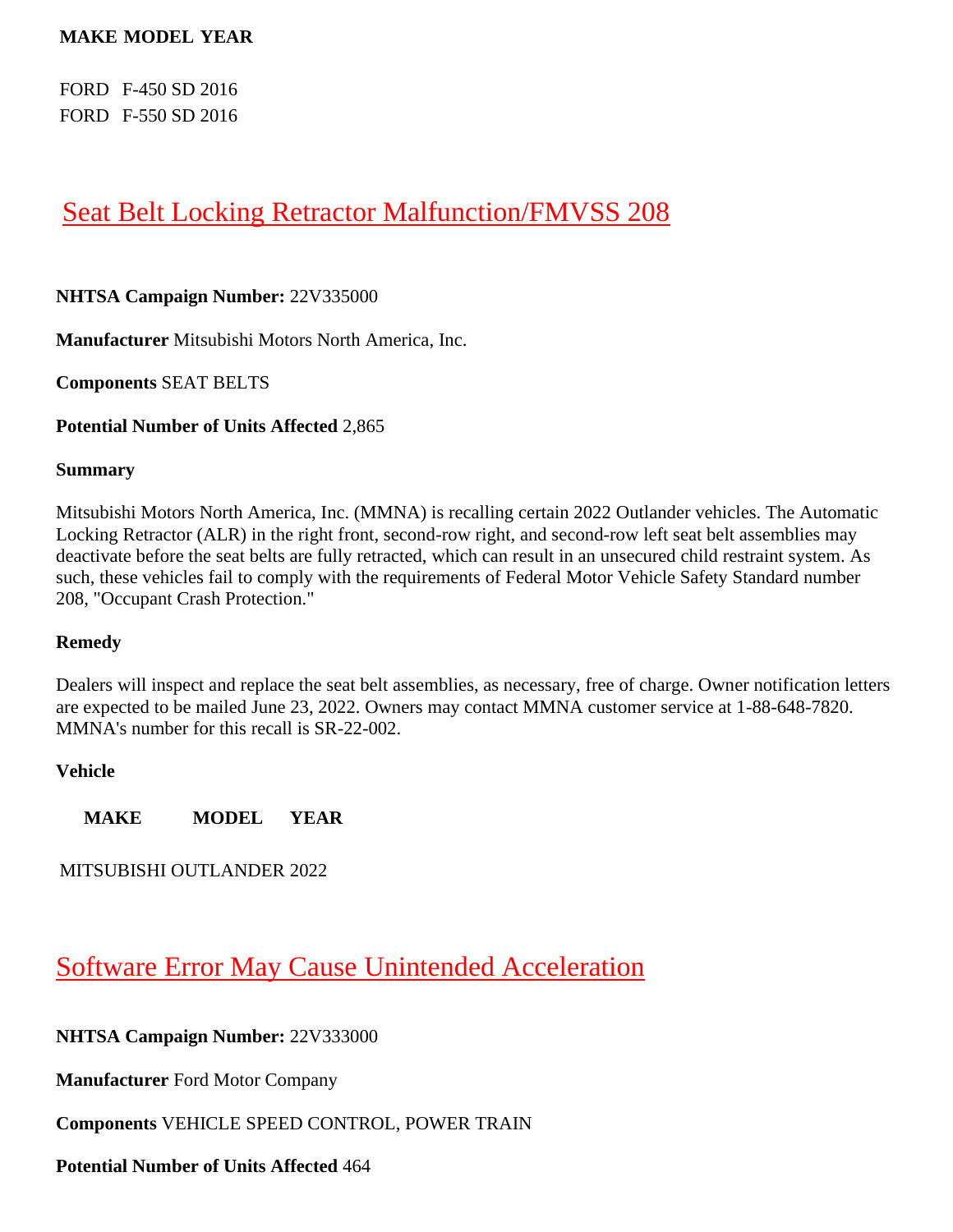### **Summary**

Ford Motor Company (Ford) is recalling certain 2021 Mustang Mach-E vehicles equipped with all-wheel drive. The powertrain control module (PCM) functional safety software may fail to detect a software error, resulting in unintended acceleration, unintended deceleration, or a loss of drive power.

# **Remedy**

The PCM software will be updated by a dealer, or through an over-the-air (OTA) update, free of charge. Owner notification letters are expected to be mailed May 30, 2022. Owners may contact Ford customer service at 1- 800-436-7332. Ford's number for this recall is 22S29.

**Vehicle**

**MAKE MODEL YEAR**

FORD MUSTANG MACH E 2021

# [Blank Instrument Cluster Display Screen/FMVSS 101](https://www.nhtsa.gov/recalls?nhtsaId=22V344#recalls530)

# **NHTSA Campaign Number:** 22V344000

**Manufacturer** Kia Motors America

**Components** ELECTRICAL SYSTEM

**Potential Number of Units Affected** 2,761

# **Summary**

Kia Motors America (Kia) is recalling certain 2022 Telluride vehicles. Excess adhesive in a circuit board within the instrument cluster may cause the instrument cluster display screen to be blank. As such, these vehicles fail to comply with the requirements of Federal Motor Vehicle Safety Standard number 101, "Control and Displays."

# **Remedy**

Dealers will replace the instrument cluster assembly, free of charge. Owner notification letters are expected to be mailed July 15, 2022. Owners may contact Kia customer service at 1-800-333-4542. Kia's number for this recall is SC237.

# **Vehicle**

**MAKE MODEL YEAR**

KIA TELLURIDE 2022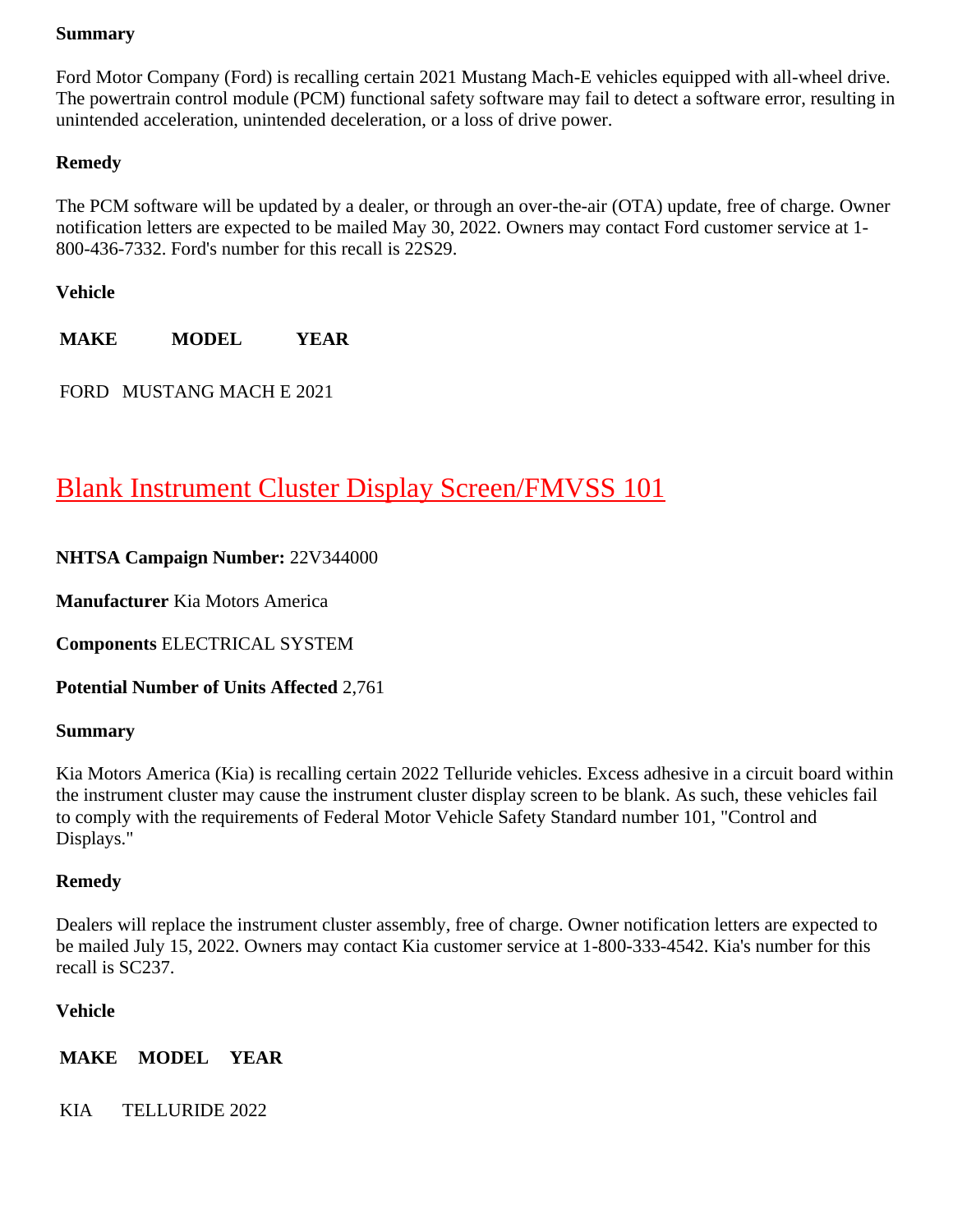# [Disabled ABS & Stability Control/FMVSS 121 & 136](https://www.nhtsa.gov/recalls?nhtsaId=22V339#recalls530)

# **NHTSA Campaign Number:** 22V339000

**Manufacturer** Daimler Trucks North America, LLC

# **Components** SERVICE BRAKES, AIR, ELECTRONIC STABILITY CONTROL

### **Potential Number of Units Affected** 24

### **Summary**

Daimler Trucks North America, LLC (DTNA) is recalling certain 2022 Freightliner Cascadia vehicles. The antilock brakes (ABS) and electronic stability control (ESC) may be manually disabled. As such, these vehicles fail to comply with the requirements of Federal Motor Vehicle Safety Standard numbers 121, "Air Brake Systems," and 136, "Electronic Stability Control Systems on Heavy Vehicles."

### **Remedy**

Dealers will correct this feature, free of charge. Owner notification letters are expected to be mailed July 14, 2022. Owners may contact DTNA customer service at 1-800-547-0712. DTNA's number for this recall is FL-932.

### **Vehicle**

**MAKE MODEL YEAR**

FREIGHTLINER CASCADIA 2022

# [Forward-Facing Camera is Misaligned](https://www.nhtsa.gov/recalls?nhtsaId=22V334#recalls530)

**NHTSA Campaign Number:** 22V334000

**Manufacturer** Ford Motor Company

**Components** FORWARD COLLISION AVOIDANCE

**Potential Number of Units Affected** 32

### **Summary**

Ford Motor Company (Ford) is recalling certain 2022 Mustang vehicles equipped with an Image Processing Module A (IPMA) or forward-facing camera. The camera is misaligned to the vehicle, resulting in the camera not functioning as intended.

# **Remedy**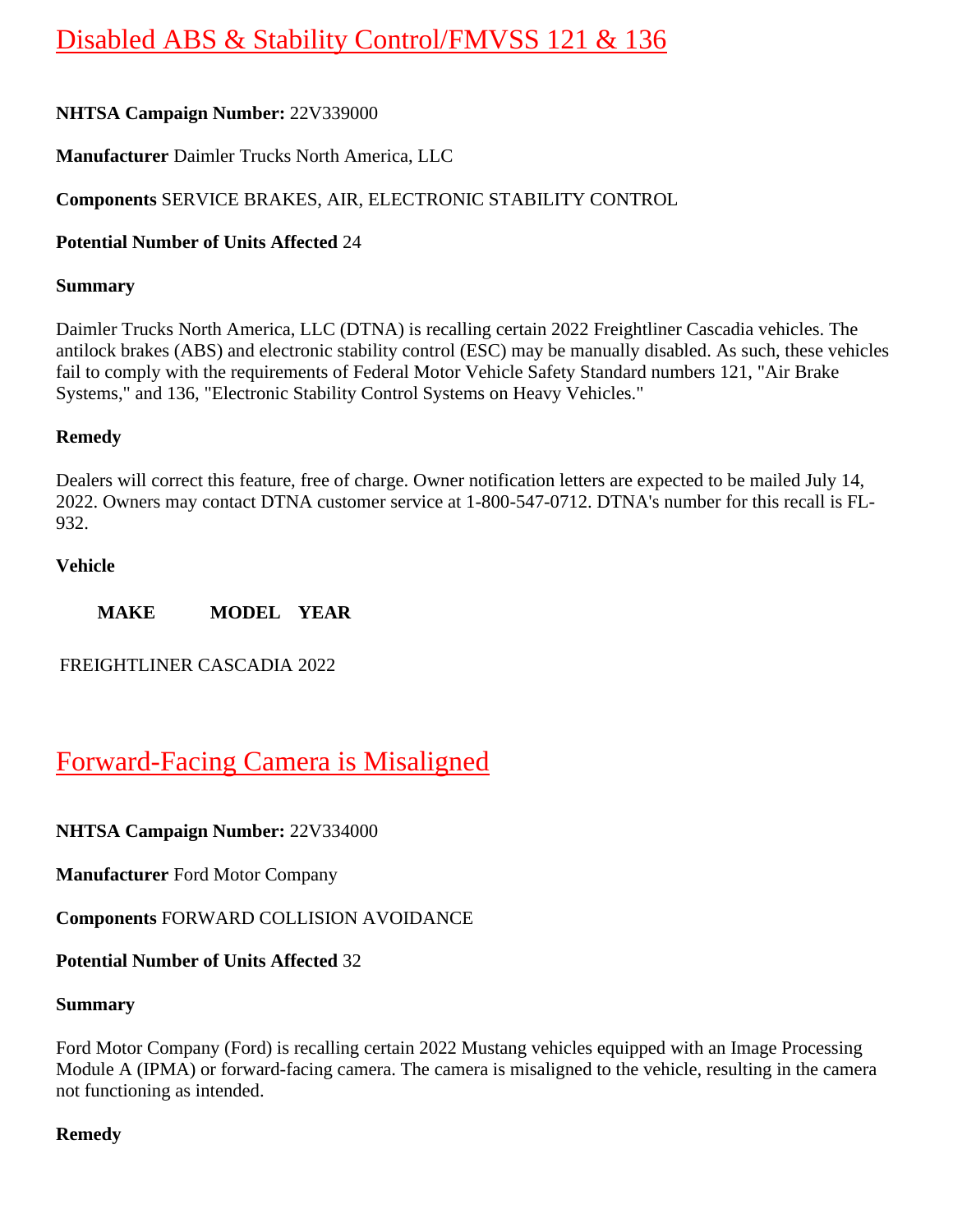Dealers will realign the front-facing camera, free of charge. Owner notification letters are expected to be mailed May 30, 2022. Owners may contact Ford customer service at 1-866-436-7332. Ford's number for this recall is 22S34.

**Vehicle**

**MAKE MODEL YEAR**

FORD MUSTANG 2022

# [Engine Compartment Fire](https://www.nhtsa.gov/recalls?nhtsaId=22V346#recalls530)

# **NHTSA Campaign Number:** 22V346000

**Manufacturer** Ford Motor Company

**Components** ENGINE

# **Potential Number of Units Affected** 39,013

### **Summary**

Ford Motor Company (Ford) is recalling certain 2021 Expedition and Lincoln Navigator vehicles. An engine compartment fire may occur while driving or parked, even with the ignition in the "Off" position.

# **Remedy**

Owners are advised to park their vehicles outside and away from structures until the remedy is performed. The remedy is still under development. Letters notifying owners of the safety risk are expected to be mailed May 23, 2022. A second letter will be mailed once the remedy is available. Owners may contact Ford customer service at 1-866-436-7332. Ford's number for this recall is 22S36.

### **Vehicles**

**MAKE MODEL YEAR**

FORD EXPEDITION 2021 LINCOLN NAVIGATOR 2021

# [Vehicle Rollaway from Software Error](https://www.nhtsa.gov/recalls?nhtsaId=22V324#recalls530)

# **NHTSA Campaign Number:** 22V324000

**Manufacturer** Hyundai Motor America